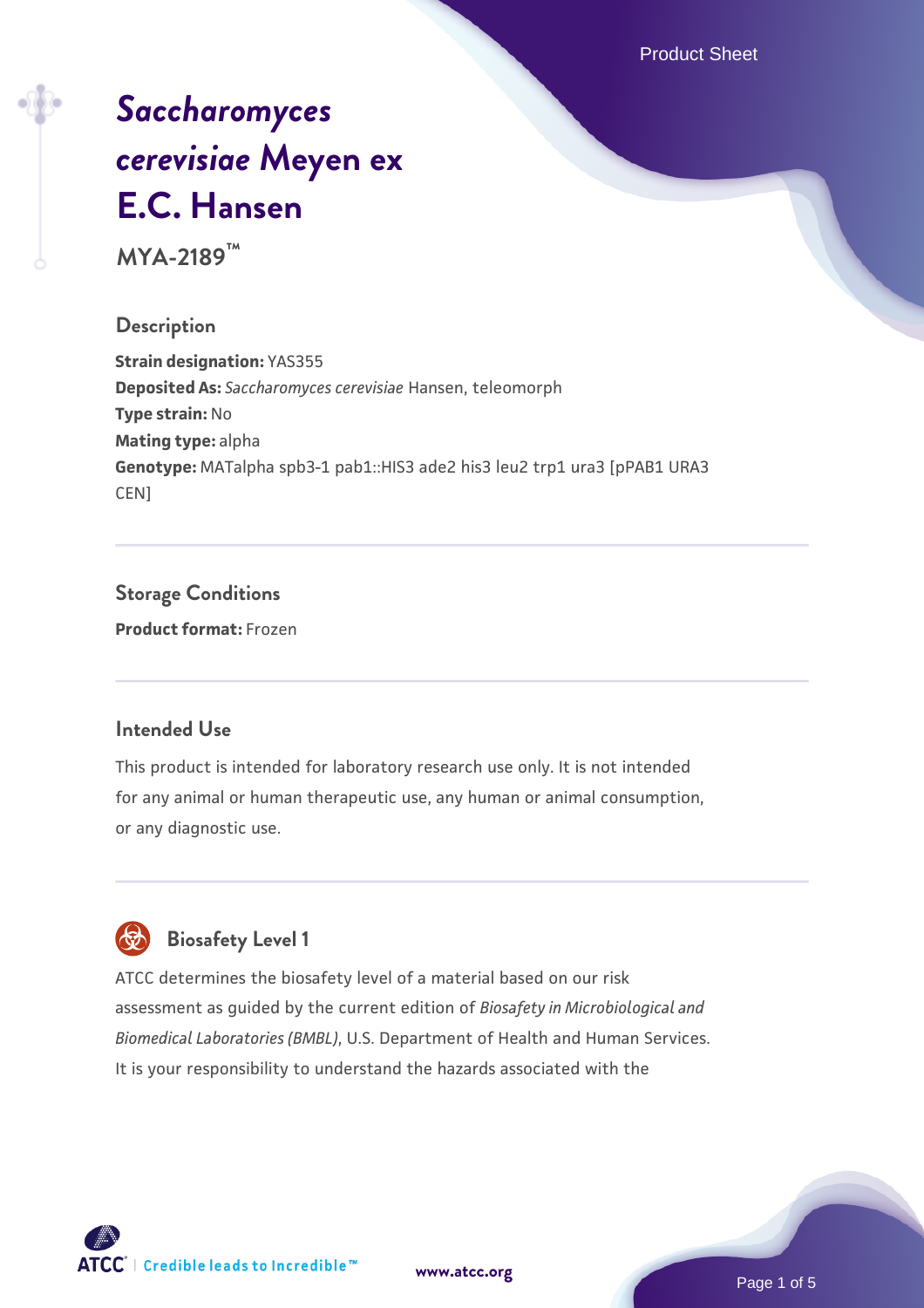### **[Saccharomyces cerevisiae](https://www.atcc.org/products/mya-2189)** [Meyen ex E.C. Hansen](https://www.atcc.org/products/mya-2189) **MYA-2189**

material per your organization's policies and procedures as well as any other applicable regulations as enforced by your local or national agencies.

ATCC highly recommends that appropriate personal protective equipment is always used when handling vials. For cultures that require storage in liquid nitrogen, it is important to note that some vials may leak when submersed in liquid nitrogen and will slowly fill with liquid nitrogen. Upon thawing, the conversion of the liquid nitrogen back to its gas phase may result in the vial exploding or blowing off its cap with dangerous force creating flying debris. Unless necessary, ATCC recommends that these cultures be stored in the vapor phase of liquid nitrogen rather than submersed in liquid nitrogen.

### **Certificate of Analysis**

For batch-specific test results, refer to the applicable certificate of analysis that can be found at www.atcc.org.

### **Growth Conditions**

**Medium:**  [ATCC Medium 1245: YEPD](https://www.atcc.org/-/media/product-assets/documents/microbial-media-formulations/1/2/4/5/atcc-medium-1245.pdf?rev=705ca55d1b6f490a808a965d5c072196) **Temperature:** 25°C

### **Material Citation**

If use of this material results in a scientific publication, please cite the material in the following manner: *Saccharomyces cerevisiae* Meyen ex E.C. Hansen (ATCC MYA-2189)



**[www.atcc.org](http://www.atcc.org)**

Page 2 of 5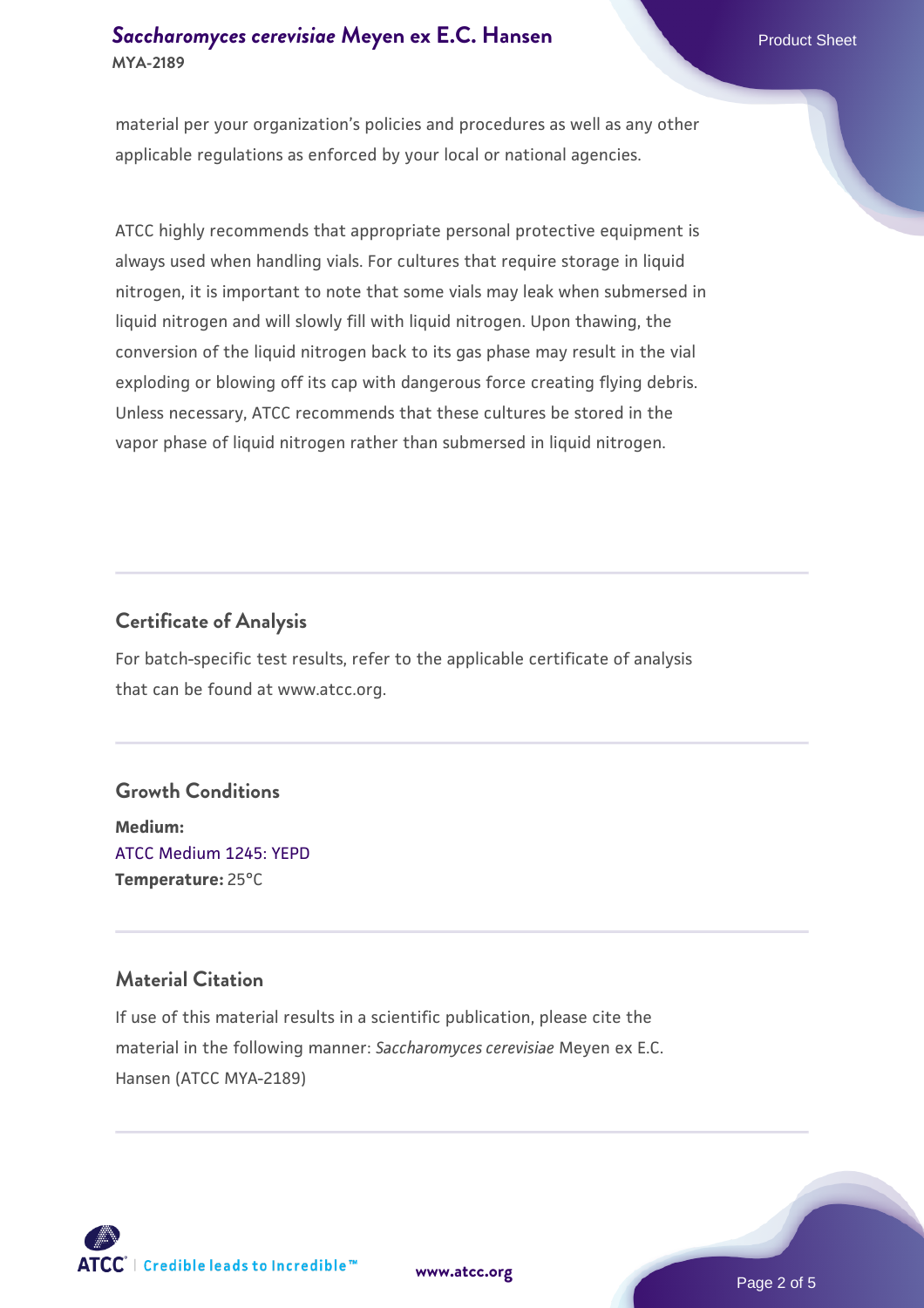# **[Saccharomyces cerevisiae](https://www.atcc.org/products/mya-2189)** [Meyen ex E.C. Hansen](https://www.atcc.org/products/mya-2189)

**MYA-2189**

### **References**

References and other information relating to this material are available at www.atcc.org.

### **Warranty**

The product is provided 'AS IS' and the viability of ATCC® products is warranted for 30 days from the date of shipment, provided that the customer has stored and handled the product according to the information included on the product information sheet, website, and Certificate of Analysis. For living cultures, ATCC lists the media formulation and reagents that have been found to be effective for the product. While other unspecified media and reagents may also produce satisfactory results, a change in the ATCC and/or depositor-recommended protocols may affect the recovery, growth, and/or function of the product. If an alternative medium formulation or reagent is used, the ATCC warranty for viability is no longer valid. Except as expressly set forth herein, no other warranties of any kind are provided, express or implied, including, but not limited to, any implied warranties of merchantability, fitness for a particular purpose, manufacture according to cGMP standards, typicality, safety, accuracy, and/or noninfringement.

### **Disclaimers**

This product is intended for laboratory research use only. It is not intended for any animal or human therapeutic use, any human or animal consumption, or any diagnostic use. Any proposed commercial use is prohibited without a license from ATCC.

While ATCC uses reasonable efforts to include accurate and up-to-date information on this product sheet, ATCC makes no warranties or representations as to its accuracy. Citations from scientific literature and

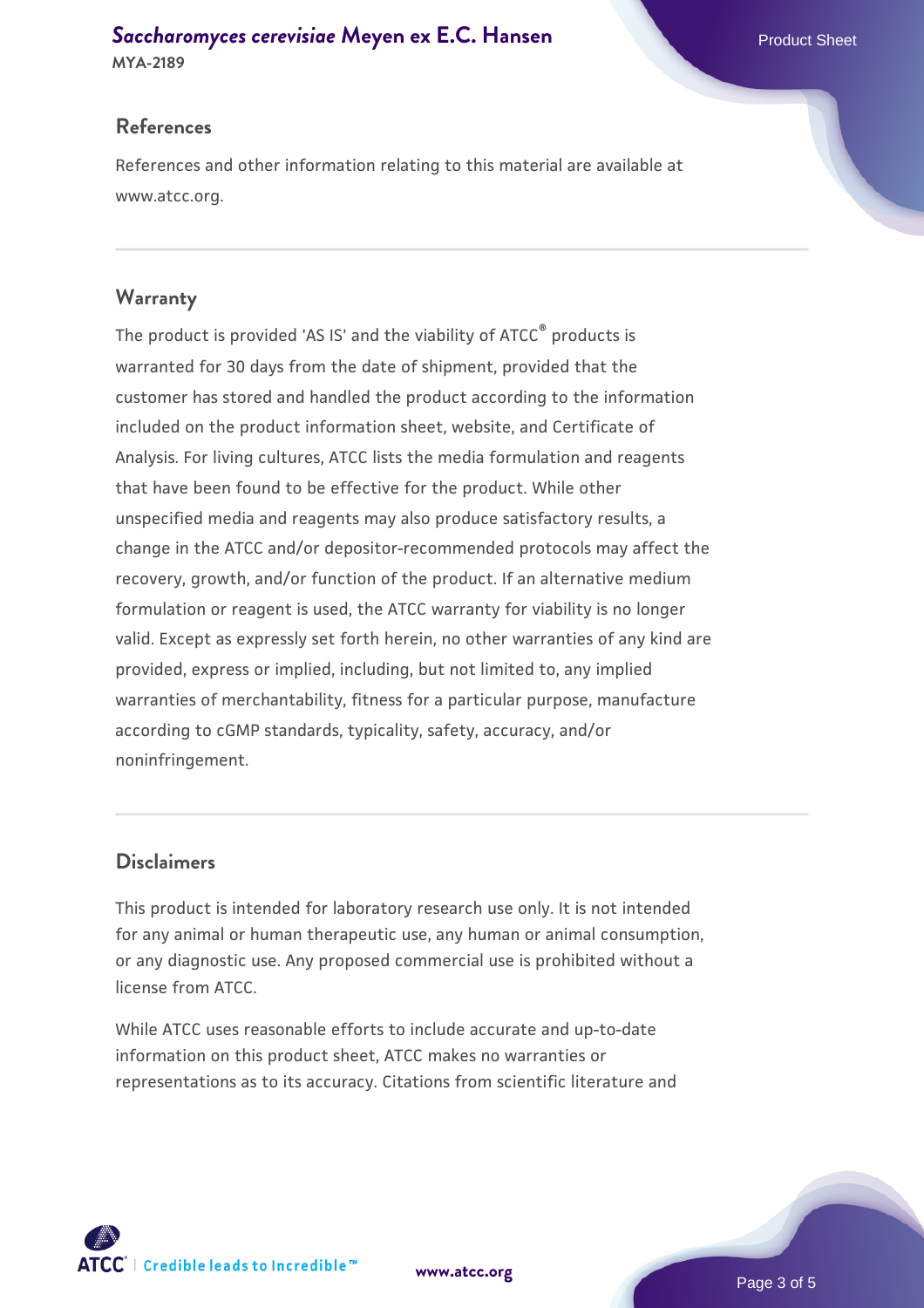patents are provided for informational purposes only. ATCC does not warrant that such information has been confirmed to be accurate or complete and the customer bears the sole responsibility of confirming the accuracy and completeness of any such information.

This product is sent on the condition that the customer is responsible for and assumes all risk and responsibility in connection with the receipt, handling, storage, disposal, and use of the ATCC product including without limitation taking all appropriate safety and handling precautions to minimize health or environmental risk. As a condition of receiving the material, the customer agrees that any activity undertaken with the ATCC product and any progeny or modifications will be conducted in compliance with all applicable laws, regulations, and guidelines. This product is provided 'AS IS' with no representations or warranties whatsoever except as expressly set forth herein and in no event shall ATCC, its parents, subsidiaries, directors, officers, agents, employees, assigns, successors, and affiliates be liable for indirect, special, incidental, or consequential damages of any kind in connection with or arising out of the customer's use of the product. While reasonable effort is made to ensure authenticity and reliability of materials on deposit, ATCC is not liable for damages arising from the misidentification or misrepresentation of such materials.

Please see the material transfer agreement (MTA) for further details regarding the use of this product. The MTA is available at www.atcc.org.

### **Copyright and Trademark Information**

© ATCC 2021. All rights reserved. ATCC is a registered trademark of the American Type Culture Collection.

### **Revision**

This information on this document was last updated on 2021-05-20



**[www.atcc.org](http://www.atcc.org)**